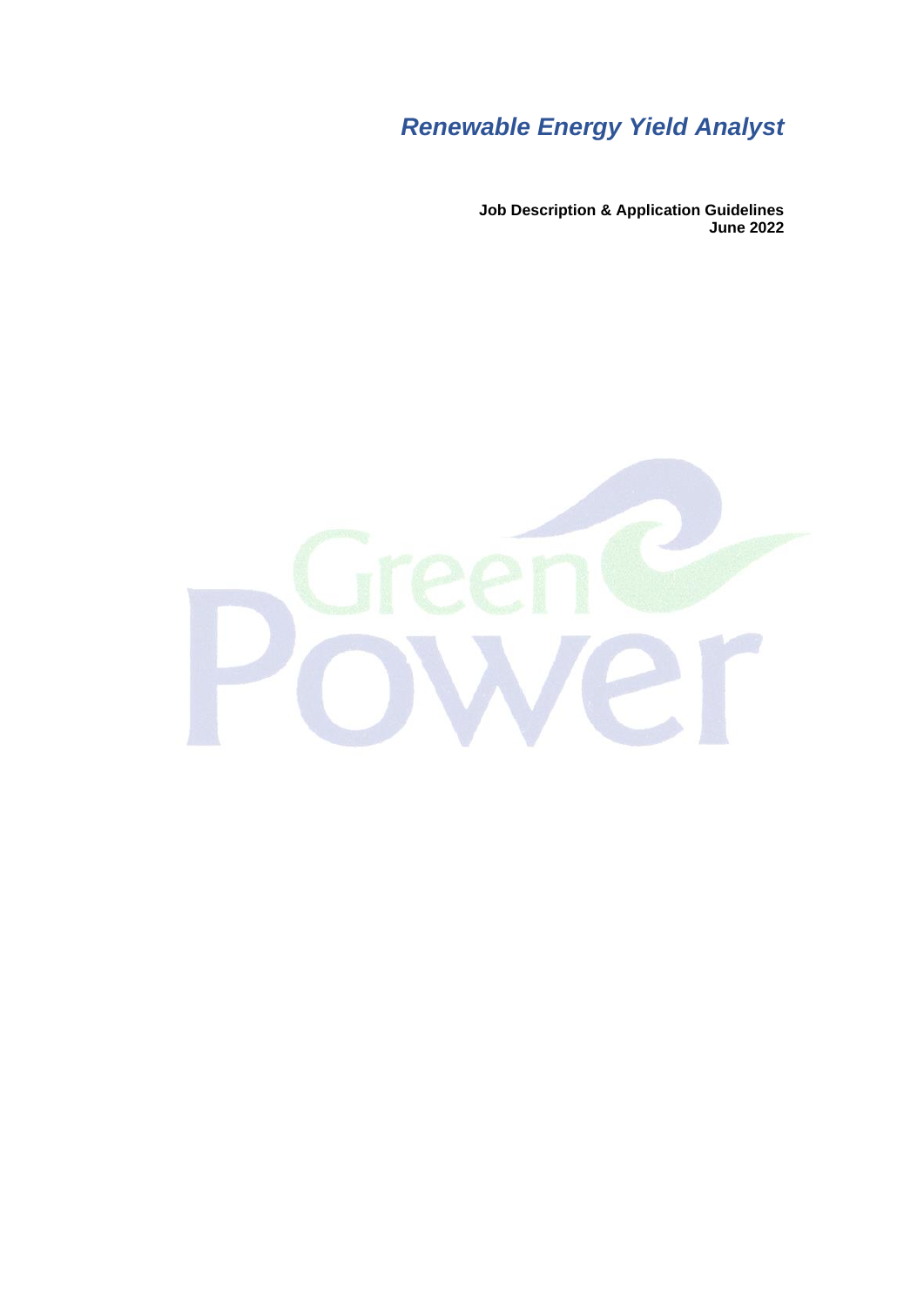For further information about this post please contact: [julie@greenpowerinternational.com](mailto:julie@greenpowerinternational.com) 07795492998

#### **GreenPower Developments Ltd**

The e-Centre Cooperage Way Alloa FK10 3LP

Tel: 01259 272158

W: *[www.greenpowerinternational.com](http://www.greenpowerinternational.com/)*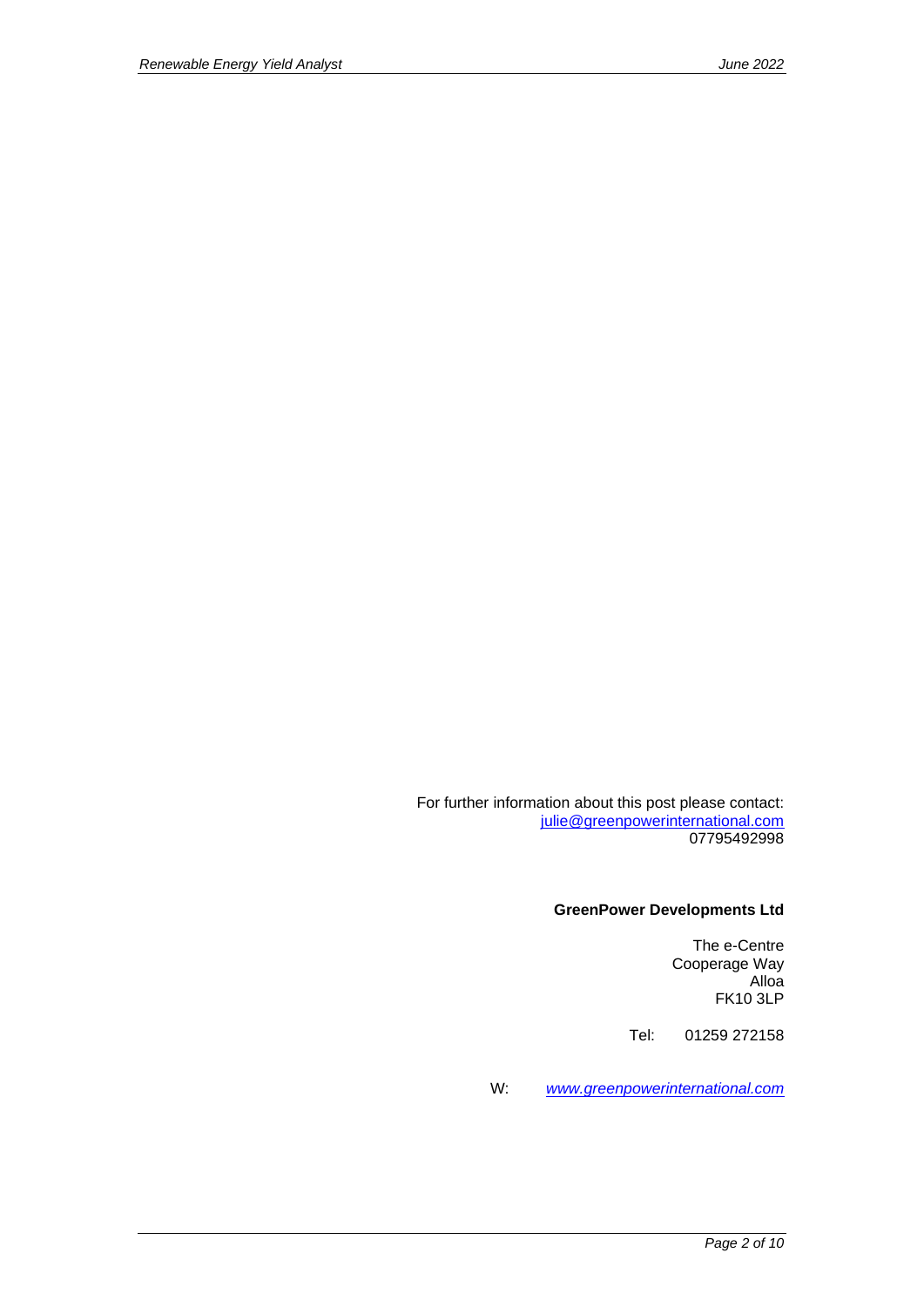## Contents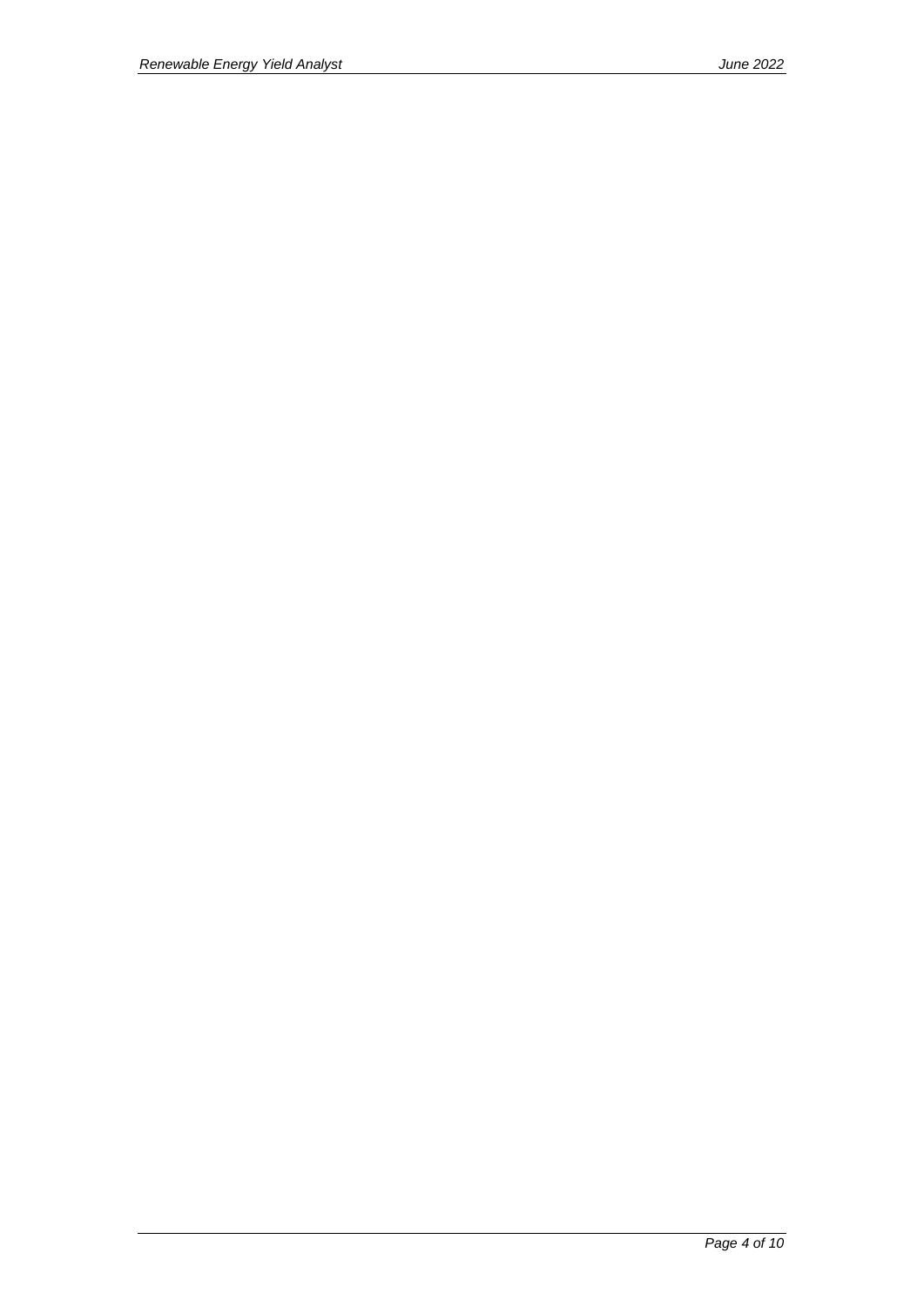### <span id="page-4-0"></span>**GreenPower**

GreenPower is a renewable energy company, developing, owning and operating wind, hydro and solar power projects across the UK.

Our vision is of an economy powered entirely by renewable energy. In a changing regulatory environment achieving this vision will require new thinking and new ways of doing business, which will involve GreenPower in storage, energy conversion and supply as well as our core business of generation.

GreenPower's development portfolio includes both small and large wind projects, run of river hydro schemes and solar farms. We are currently preparing to build out our first solar farm which will be co-located with an existing wind asset.

We have circa £100m of operational projects under our management, including wind and run of river hydro. Most assets are owned by GreenPower, with two projects where we are joint owners with investment funds and two operated on behalf of a third party. We are seeking to expand the operational business, both through growth or our own portfolio and providing asset management services to third parties. We believe there is significant potential in this market to improve asset management and drive additional value to project owners. As part of this growth we plan to increase and improve the operational capability of the business, including establishing an inhouse platform for integrating SCADA data from all operational sites.

GreenPower employs a highly skilled team, committed to high quality ethics and working standards. In addition to robust technical and engineering diligence, our team has a strong sense of ownership, which we believe makes a strong difference to the long-term performance of the projects under our management.

The GreenPower group of companies is a multi-million pound business and further growth is anticipated.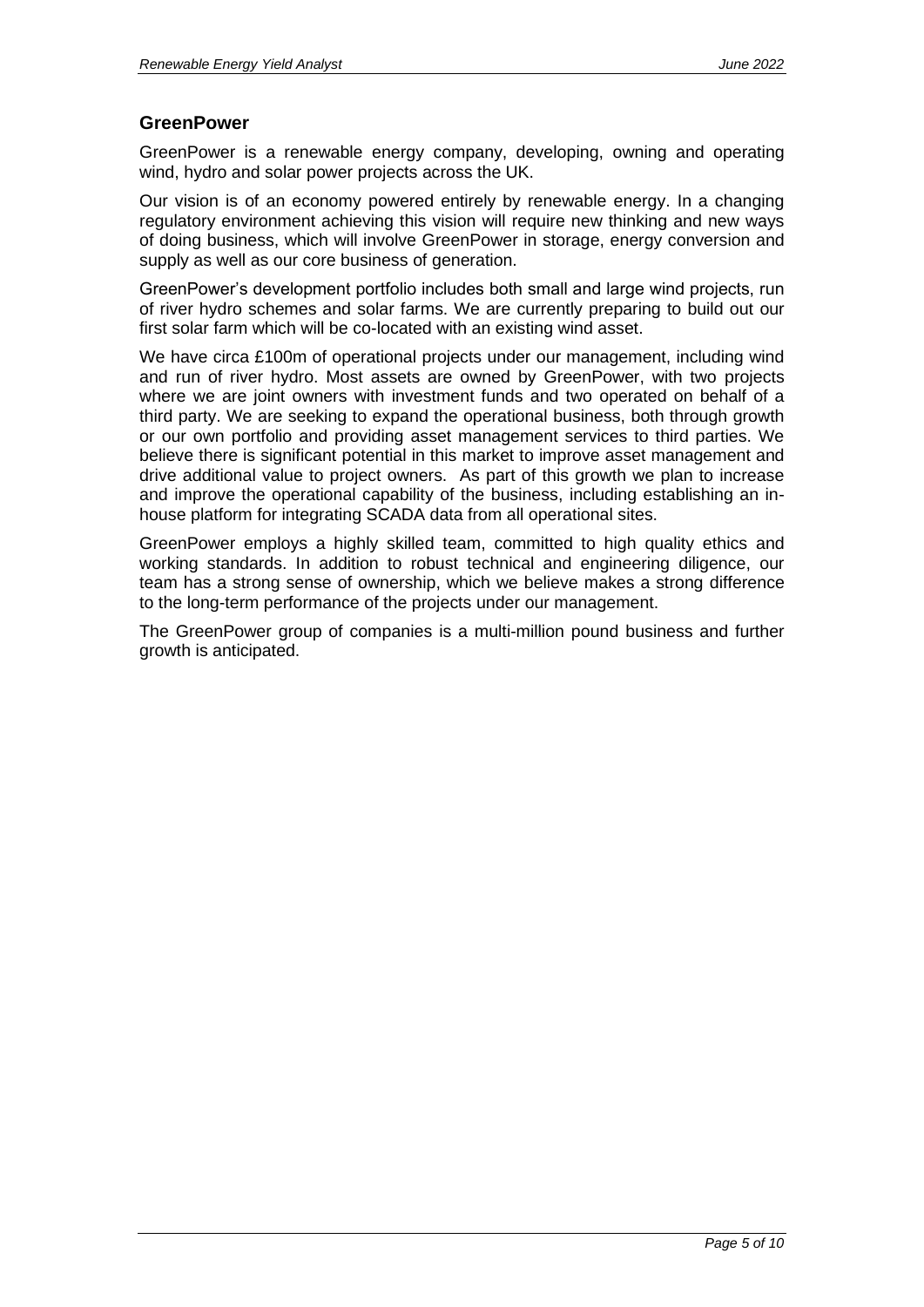## <span id="page-5-0"></span>**Job Description**

GreenPower is seeking to appoint an experienced and skilled Renewable Energy Analyst whose overall objective is to optimise the energy yield from operational wind, hydro and solar sites, and to provide yield and optimum design options for GreenPower's development pipeline of solar and onshore wind projects. The Analyst will have overall responsibility for site assessments, energy yield forecasts and monitoring & analysing operational performance. The Analyst will have a key role in developing and growing GreenPower's performance assessment and improvement capabilities. The post offers the successful applicant a great opportunity to lead a key area of the business. The Analyst will be supported by a Data Manager.

Applicants should have a strong technical and scientific background and relevant industry experience.

## **Roles and Responsibilities**

The job will involve:

- Energy Yield Assessments for both development and operating projects, to a bankable standard;
- Power Curve & Noise warranty checks for new projects;
- Design of site measurement campaigns using both meteorological masts or RSD (Remote Sensing Devices eg Lidar and Sodar) and analysis/reporting of meteorological data;
- Availability Warranty checks on a monthly and annual basis;
- Regular project performance monitoring, including analysis of yield, downtime, causes of lost energy, defects, curtailment and constraints;
- Liaising with turbine and solar suppliers to inform technology selection;
- Evaluation of upgrades and improvements to both hardware and software/settings;
- Checking and approving OEM performance reports;
- Contributing expertise to Due Dilligence reporting;
- Evaluation of life extensions and repowering;
- Evaluation of external reports, including storage projects, colocated with generation projects;
- Developing and implementing high quality reporting formats, automated where possible and including regular dashboard reports for project managers, business managers and investors;
- Developing analysis techniques to support asset management and operations management needs, for both internal use and as a service to third parties;
- Presenting findings to managers, investors and lenders;
- Maintaining integrity in data analysis techniques and ensuring replicability of results;
- Documenting techniques and work for future audit;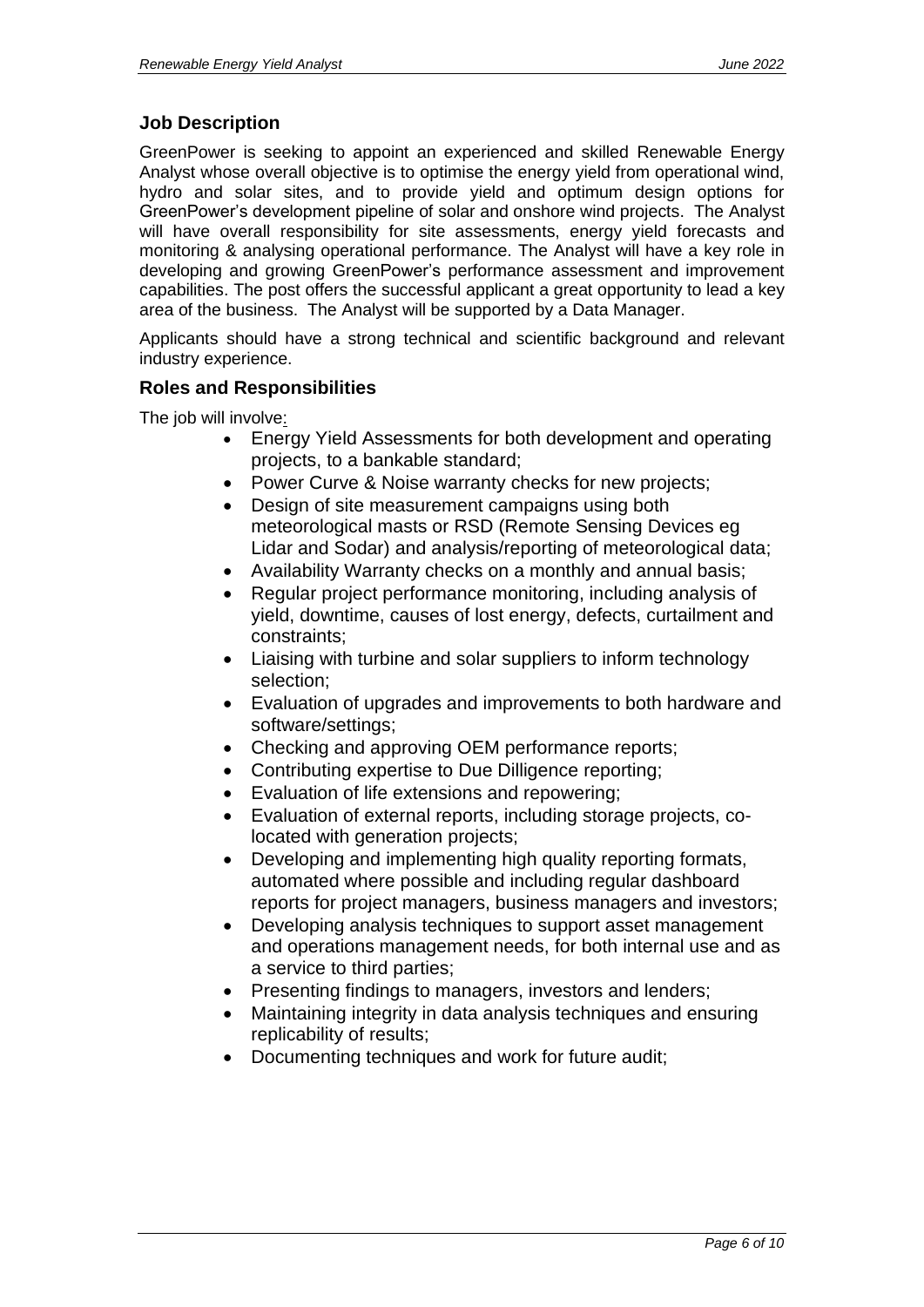## <span id="page-6-0"></span>**The Candidate**

This position requires a candidate with a strong technical and analytical skill set with a good understanding of statistical principals. Equally, the candidate should have familiarity with and a desire to keep up to date with state of the art renewable industry technologies and techniques.

The candidate should be a team player, but also self motivated and able to take responsibility for and work on substantive tasks under their own direction. The candidate will be able to demonstrate a systematic and disciplined approach to work with a sharp attention to detail. Excellent communication skills and an ability to prepare well written and concise documents will be required.

Candidates should be degree qualified in a technical or scientific discipline, be highly computer literate and have a positive and pro-active approach to their work.

A strong working knowledge of Microsoft Office, in particular Excel, is essential; as is experience in programming in Python (or any other programming language); familiarity with and use of wind-specific computer packages (eg WAsP, WindPro, OpenWind) and with Hydro (LowFlows) and Solar (PVSol/PVSyst) software would be advantageous.

In all areas of work, the post holder will be required to manage their time and budgets appropriately, work effectively with colleagues and represent GreenPower in a professional manner at all times.

#### <span id="page-6-1"></span>*Skills and Expertise*

The successful applicant **should** have the following core skills & expertise:

- IT
	- Confident in the use of Windows based IT packages: MS Word, Excel
	- Programming Skills
	- Wind Farm / Solar plants Energy Yield Predictions
	- **EXECT:** Strong statistical analysis skills
	- **Experience with wind energy resource assessment software such as** WAsP, / Windographer, WindPro, WindFarm / Windfarmer, or CFD modelling
	- Experience with solar resource assessment software such as PVSol /PVSyst
	- Experience with Computational Fluid Models is an advantage
- Qualifications

A Degree or Masters qualification in highly numerate disciplines eg Engineering, physics, mathematics, meteorology

- Attributes and General Aptitude
	- Strong work planning & scheduling, attention to detail and ability to work to tight deadlines
	- Excellent written and verbal communication:
	- Drive and enthusiasm and a positive attitude to problem solving

Full clean driving licence required.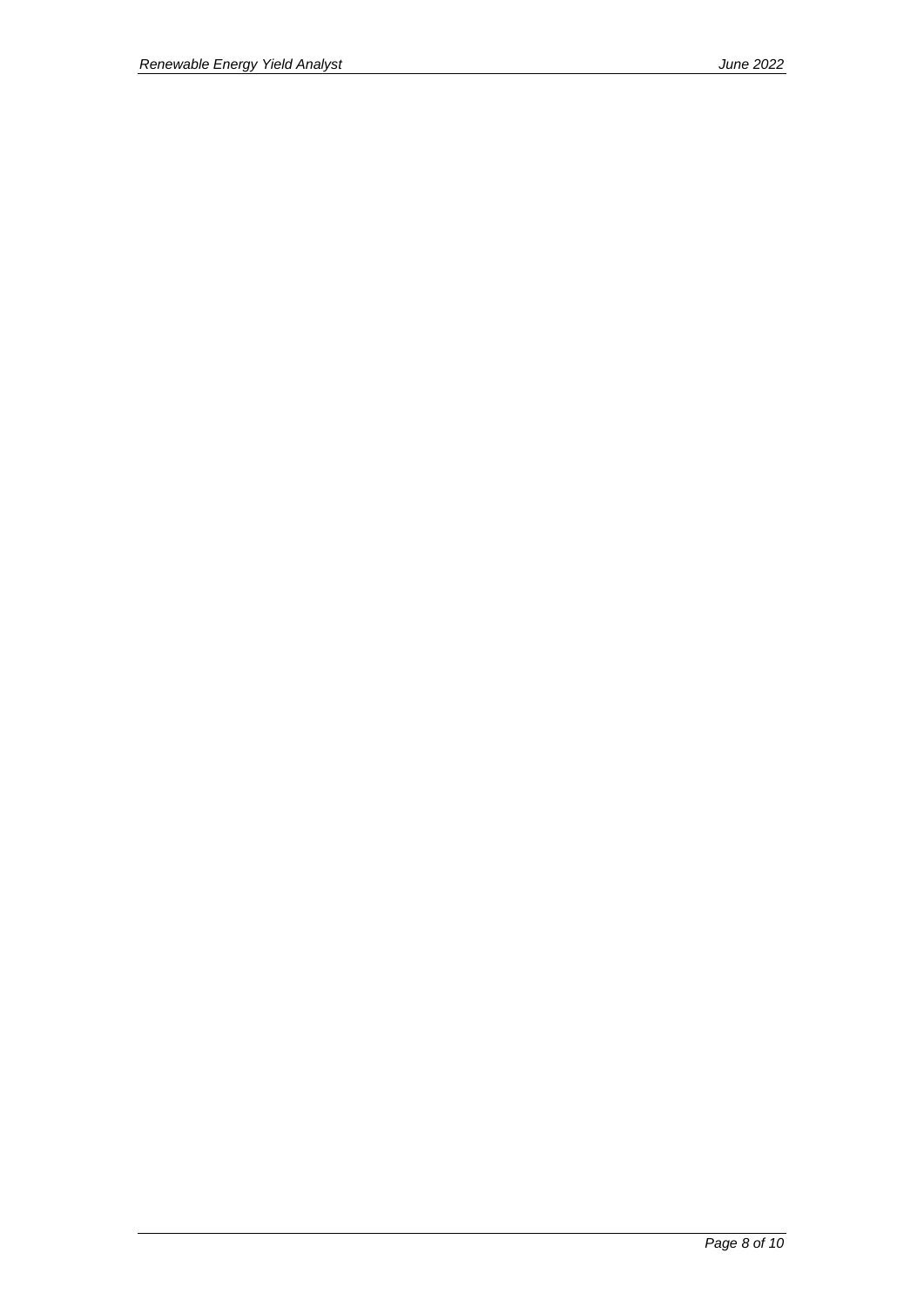## <span id="page-8-0"></span>**Terms and Conditions**

Salary, Term and Hours

- Salary dependent on skills and experience
- The post is a salaried post.
- You will be expected to work a minimum 37.5 hour week, including being at your nominal place of work (Alloa office) for normal office hours (i.e. 9am – 5:30pm).
- GreenPower offers a stakeholder pension scheme and a 3% employer contribution will be made into that scheme.
- The post carries a holiday entitlement of 25 days per annum accumulated pro rata, plus statutory holidays.

Travel & Transport

- The job will require travel, principally between the Alloa office base and GreenPower's development sites. A mileage allowance applies.
- The post holder must hold a full clean current UK driving licence.

**Subsistence** 

• Expenses for subsistence, including accommodation, will be reimbursed at cost.

Employer

- The employer for this post will be GreenPower Developments Ltd.
- The post-holder will report directly to a designated Line Manager.

Review

• Performance will be reviewed after three and six months and thereafter annually in line with the staff review programme.

Personal Development

• GreenPower believes in ongoing personal skills development and we will work with you to encourage and support you in your professional development.

Equal Opportunities

• GreenPower is an equal opportunities employer and will not discriminate on the basis of gender, age, ethnic background or religion.

Location

• The post will be based within modern offices in Alloa, which offer an excellent working environment. Alloa has a main line railway station with services directly to Stirling, Edinburgh and Glasgow. It is also well served by the trunk road network, with the new upper forth crossing at Kincardine. Flexible working practices are encouraged.